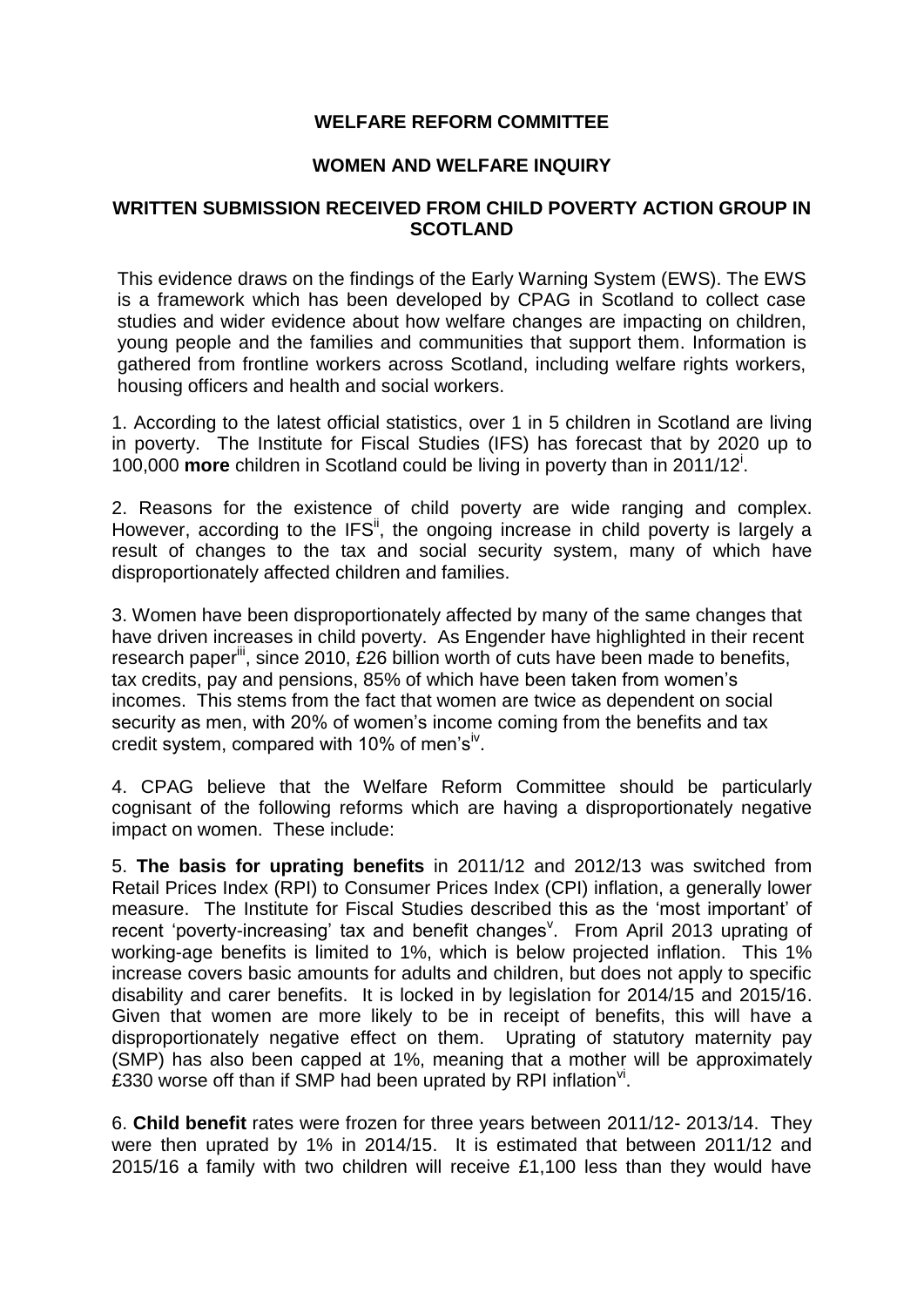done had child benefit been uprated by RPI inflation.<sup>vii</sup> Since January 2013, child benefit has been recovered on a sliding scale via income tax from people earning between £50,000 and £60,000 (and in full if earning over £60,000). Given that child benefit is paid to the main carer (generally the mother) of a child, child benefit can be an important resource for women who may have limited alternative income due to power imbalance within the home.

7. Changes to eligibility **criteria and levels of entitlement of tax credits** have had a major impact on many women. Some of the most substantial changes have included - Removal of the baby element from child tax credit. This was worth £545 in first year of a baby's life.

- Working tax credit has stopped for most couples with children who are working at least 16 hours a week, and now need to work at least 24 hours a week between them (losing up to £3,870 a year)

- Childcare costs covered by working tax credit cut from 80% to 70% (working parents losing up to £1,560 a year)

8. These changes will disproportionately affect women, who are far more likely to be lone parents than men<sup>viii</sup>. Women in two parent families are also more likely to take on the majority of child care responsibilities and forgo employment opportunities, meaning that they are disproportionately affected where changes to entitlement for tax credits make it unaffordable for both parents to return to work

9. In addition to these changes to entitlement, changes to the way in which tax credits are administered (and recovered in the event of overpayment) are having an extremely negative effect on children and families.

10. In the Autumn Statement in  $2014^{ix}$ , the Chancellor announced that tax credit awards would be stopped or adjusted "in year" to recover an overpayment or prevent an overpayment occurring. Where previously people in receipt of tax credits would have seen their award reduced within set limits the following tax year if an overpayment arose, some are now seeing their tax credit awards stopped altogether or reduced dramatically in the current tax year.

A female lone parent had her working tax credit reduced from £72 to £2 a week in order to recover an in-year overpayment that arose because the client mistakenly declared her income from benefits as taxable income.

11. In attempt to reduce error and fraud, HMRC has started focusing increasingly on "undisclosed partners". Its aim is to identify tax credits claimants who are claiming as a single person but who HMRC believe should be claiming jointly with a partner. We have seen an increased number of cases regarding "undisclosed partner interventions," which appears to coincide with HMRC transferring some of its error and fraud functions to a private company called Concentrix in January 2015. Several Upper Tribunal judges have criticised HMRC's approach in these cases, and the lack of evidence to justify such a decision, which often leaves lone parents for months without money which is intended for their children or to help them stay in work. Cases gathered through the Early Warning System which illustrate the impact of the changes include: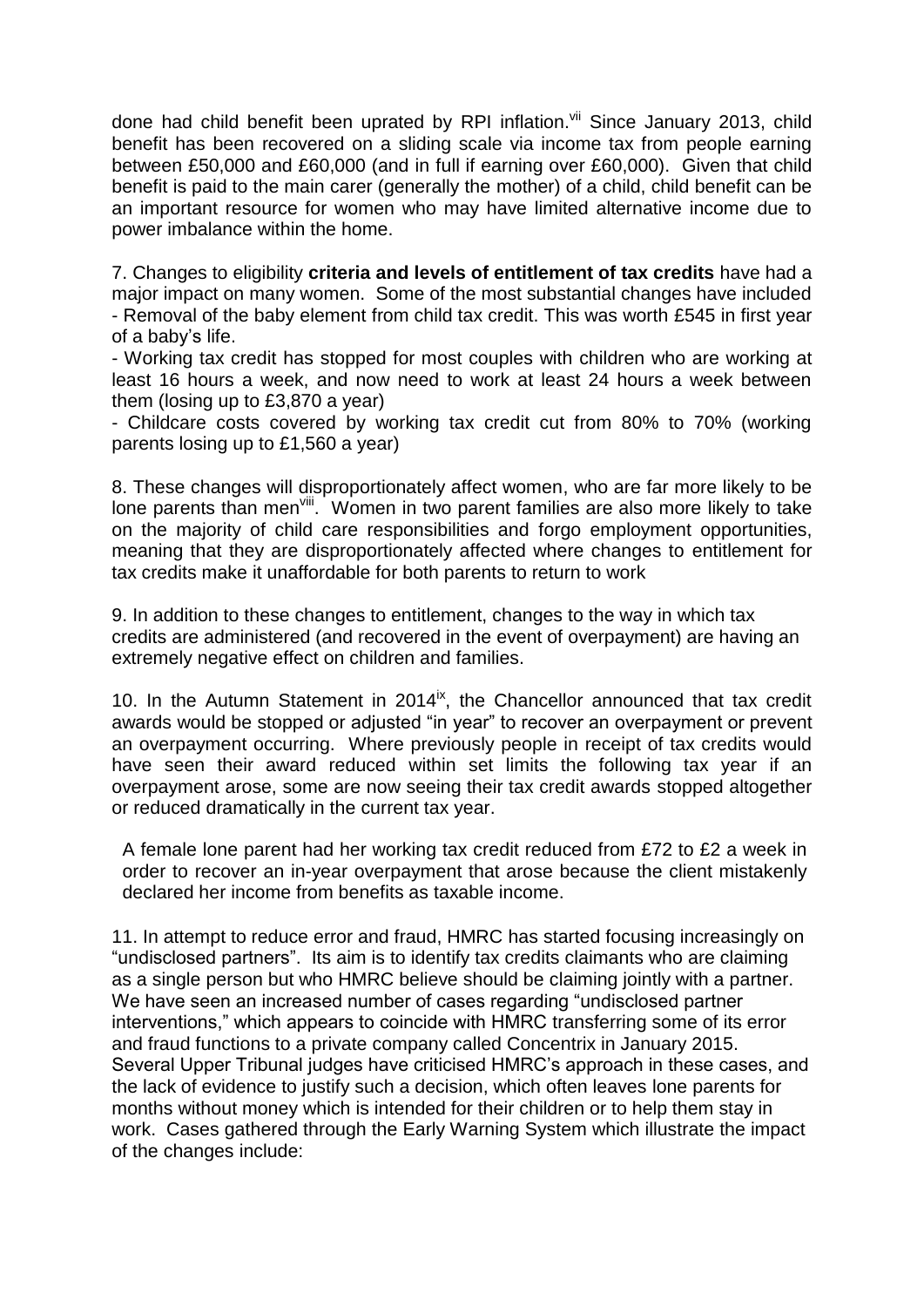Lone parent's tax credits, housing benefit and council tax reduction have been stopped because HMRC decided that she is not single but living together as husband and wife' with her cousin (who lives in the same house). HMRC issued a request for evidence which has already been sent to them. When HMRC were advised of this they said the evidence would already have been destroyed.

The client separated from her partner after he was charged with assaulting their child. HMRC have stopped client's child tax credit on the basis of out of date information from the Electoral Register which lists the partner as still living at the address. MP's office has phoned HMRC several times but they have refused to change their decision. The client's reduced income means she has been unable to address her rent arrears and is facing eviction

## **Increased conditionality and sanctions**

12. Since 2013 lone parents are moved from income support onto jobseeker's allowance when their youngest child turns 5. They can then face sanctions if they do not comply with job seeking conditions. Furthermore, since April 2014 lone parents claiming income support or employment and support allowance can be mandated to attend work focused interviews if child is aged one or over, or take part in workrelated activity if child is aged three or over. This reform has a disproportionate effect on women given that women make up 95% of lone parents dependent on income support. For example;

An Italian lone parent had to give up work and claimed JSA. She struggled with the claimant commitment and was sanctioned. No one told her that she could restrict her availability as her child was at school.

A pregnant woman with two young children failed to complete mandatory work activity because she could not get access to a computer. Her sanction was applied on Wednesday but she was not informed that she could apply for a hardship payment until the Friday. She was told on the Friday that she would not be able to access the payment until the following Monday and had no money to get through the weekend.

**13. The benefit cap** is a limit on the total amount of certain benefits, including child benefit, jobseekers allowance (JSA) and employment and support allowance (ESA), that households can receive. It is set at £500 a week for couples and lone parents and £350 a week for single claimants. In practice, the benefit cap is applied by reducing the amount of housing benefit (HB), or universal credit (UC), a household is entitled to. CPAG has seen an increasing number of cases of women with children whose housing benefit has been reduced as a result of the cap. Most cases relate to families placed in expensive temporary accommodation after fleeing domestic violence. Cases illustrating the impact the cap is having on family life include;

A lone parent with 5 young children who has been living in temporary accommodation, secured with the assistance of Women's Aid, since she separated from her husband early last year due to domestic violence. She is currently on the waiting list for a permanent tenancy. In the meantime she has had her housing benefit cut to 50p per week as a result of the benefits cap.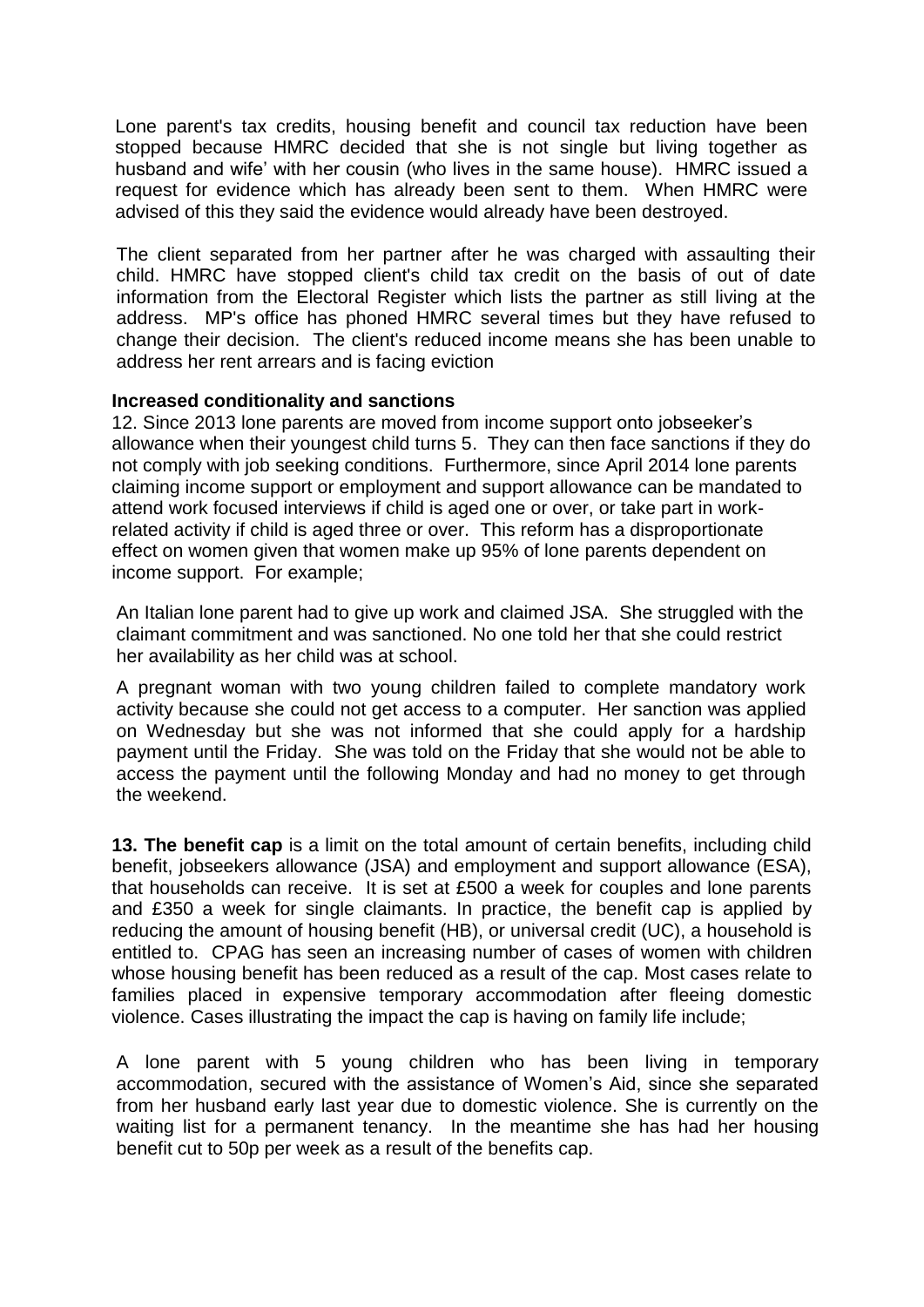A lone parent with 4 children has a £332.34 shortfall in rent due to the benefit cap. When she left her husband she was advised by the local authority to look for a private let due to the shortage of social rented properties. Discretionary housing payments (DHP) were only awarded for 3 months and she was informed it would be unlikely that she would be given a further award unless she could prove she was taking steps to find work by attending work focused interviews. The local authority also informed her that they thought her living expenses were excessive because they included counselling sessions for one child and larger than average electricity bills.

**14. Changes to the residence test** mean that EEA Jobseekers lose their right to reside after 91 days in the UK unless they can provide 'compelling evidence' they are seeking and have a genuine prospect of finding work. Without a right to reside, EEA nationals are not entitled to means tested benefits including jobseekers allowance, income support or housing benefit. Recent changes have made it harder for EEA nationals to satisfy the right to reside test, including;

- EEA jobseekers no longer have the right to reside as a jobseeker after 3 months (previously 6 months), unless they can demonstrate compelling evidence that they are seeking and have a genuine chance of getting work.

- Furthermore, since 1 April 2014 EEA nationals whose only right to reside is as a jobseeker, will not be entitled to housing benefit if they submit a new claim.

15. These reforms appear to be having a disproportionate impact on women. In part this is because women are less likely to be able to find a job quickly due to caring responsibilities. There is a particular concern that this will create barriers to individuals' trying to leave abusive relationships where their previous right to reside was based on their partner's status. There is a concern that in many cases, women who came to the UK as part of a couple will not be entitled to housing benefit when they try to claim in their own right. For example:

A Polish lone parent left her partner due to domestic abuse & claimed JSA. JSA has now stopped as she had not found work or shown a genuine prospect of doing so. The client does not want to put her child in childcare and takes him round houses with her as she looks for work. She has very little English. Client no longer has a right to reside for the purposes of jobseekers allowance, housing benefit, child benefit or child tax credit.

The client has 5 children, 2 of whom were school age when her husband left her. She is now having difficulty establishing a right to reside that would entitle her to benefits as it is not clear if her husband's employment was genuine and effective. If the client's only right to reside is as a jobseeker, she will no longer be entitled to housing benefit.

A pregnant Romanian client currently in a Women's Aid refuge has claimed JSA but is not entitled to HB as her only right to reside is as a jobseeker.

#### **Universal Credit**

16. Currently, universal credit can generally only be claimed by single jobseekers. However, there is a concern that as couples and people with children in Scotland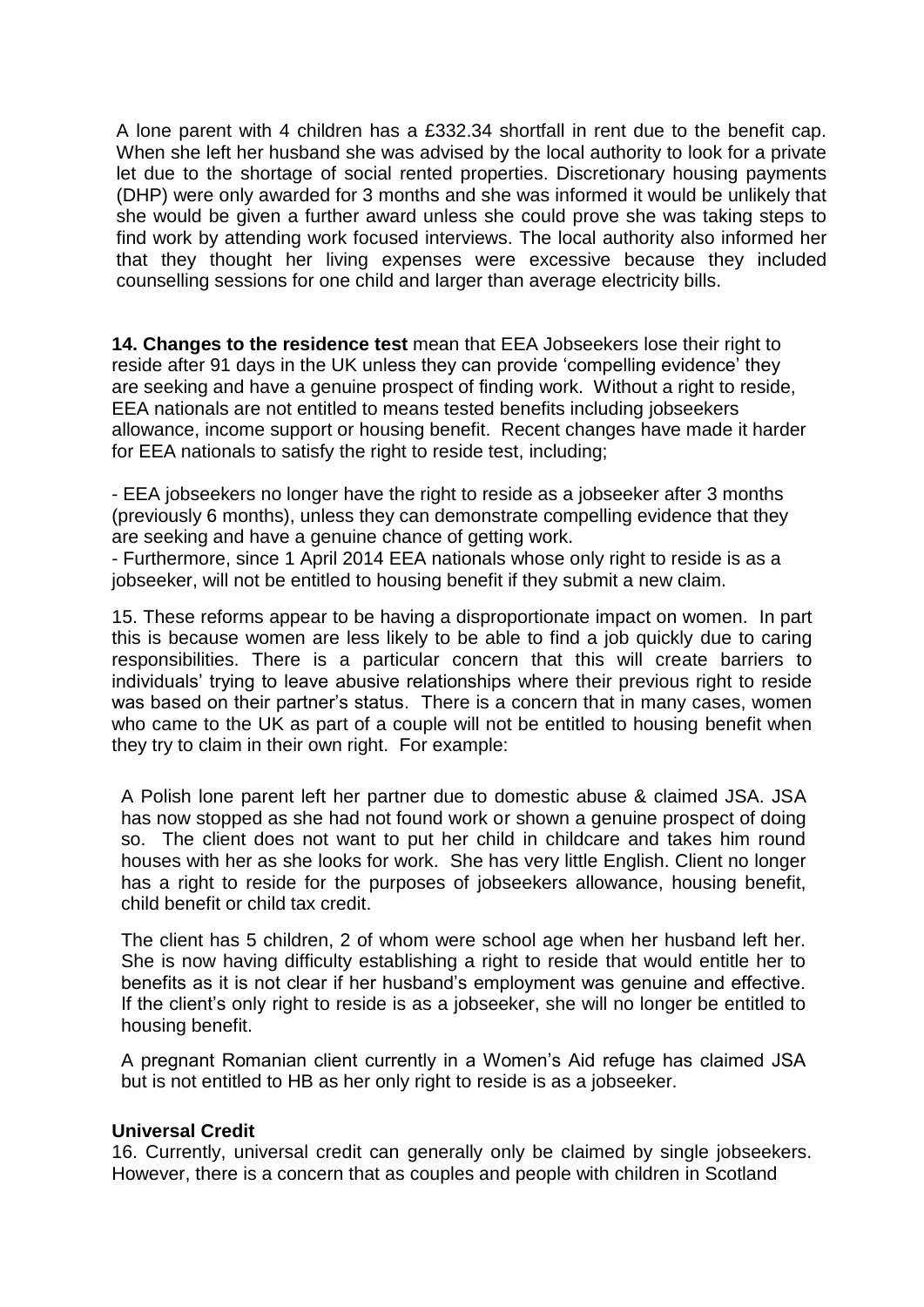start claiming universal credit, women will be disadvantaged, particularly where they are classed as 'second earners'.Under universal credit, the withdrawal of benefit as incomes rise will be at a much higher rate for 'second earners' – even leaving aside childcare costs. This is, in part, because couples will only get one 'disregard' (income ignored before it counts against universal credit) between them, so if the 'first earner' has already used that up, the 'second earner's' earnings will reduce their universal credit from the first pound. This is the situation now with tax credits. But under universal credit, the rate of withdrawal, at 65 per cent, is much higher than the current tax credits taper (41%).

17. Another concern in relation to the introduction of universal credit is that it will be paid to one member of the household. There is a concern that where this single payment goes to a controlling or abusive partner it could reinforce existing power imbalances. There is evidence that economic abuse is a component of domestic abuse in many cases. Indeed there is a strong argument that the person with main responsibility for looking after the children's day-to-day needs (often, though not always, the mother) should receive the benefit.

**Considerations for local and devolved policy and service provision** 18. It is essential for the Scottish Government to take steps to mitigate the disproportionate impact that welfare changes are having on women, and consequently on children in Scotland. Steps that should be taken include:

• Increased investment in the Scottish Welfare Fund and, in particular, investment to ensure that families under exceptional pressure continue to have access to the fund.

Cases collected through the Early Warning System suggest that a lack of resources mean that very vulnerable families are unable to access funds. For example;

A single parent with two children aged twelve and eight had an accident at work around a month ago. She was injured and could not continue to work as a result. She and her family are struggling financially as their only income is from child tax credit and working tax credit. The family is also in receipt of housing benefit but as they live in private rented accommodation there is a £50 monthly shortfall in the rent. Their home has also just been deemed to be uninhabitable and the family are considering presenting themselves as homeless. The client has had to sell the family sofa to get money to cover basic living expenses. The client was told by the DWP that no other benefits are currently available to her and that she should apply to the SWF. The client was refused a crisis grant by the local authority and has been getting help from a local food bank instead.

- Continued investment in discretionary housing payments to ensure women fleeing domestic violence can access safe and affordable accommodation.
- Invest in support for women, and particularly women from EEA countries, to find work to help them avoid losing their right to reside in the UK.
- Ensuring that services in direct contact with women, and particularly low income women are aware of the impact that welfare changes are likely to have and how to refer women for information, advice and support.